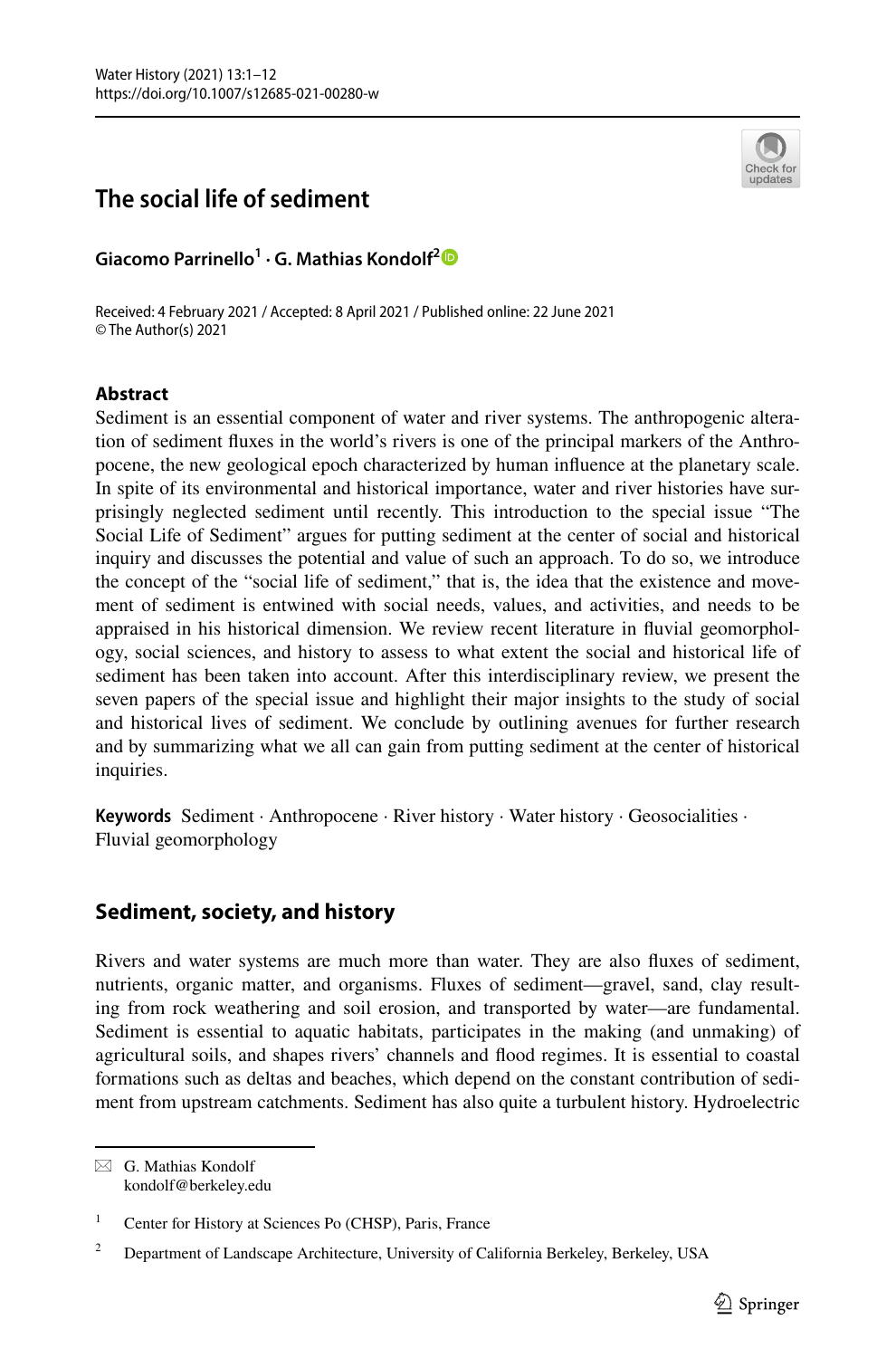dams, canals, and sand and gravel mining have altered sediment fuxes so extensively as to produce "sedimentary crises" in many river systems of the world (Bravard [2018a](#page-9-0)), including the retreat of many of the world's river deltas (Kondolf and Piégay [2011](#page-10-0); Kondolf et al. [2014;](#page-10-1) Bravard [2018b\)](#page-9-1). The alteration of sediment fuxes is one of the processes evoked in larger discussions on Anthropocene, the geological epoch proposed by Crutzen and Stro-emer (Crutzen and Stoermer [2000;](#page-10-2) Crutzen [2002;](#page-10-3) Steffen et al. [2011](#page-11-0)) in which anthropogenic infuences dominate several geological processes of the planet. For millions of years, rivers have been the most important operators of sediment transport in the planet. By altering soil and water use in river catchments, modern humans have profoundly altered the fux of sediment transported by rivers. Moreover, modern humans have also directly intervened in sediment transport through dredging and construction projects. Through these means, humans have become major geomorphological agents of sediment transport worldwide (Hooke [2000](#page-10-4); Syvitski and Kettner [2011\)](#page-11-1). This special issue brings into focus this essential yet neglected component of river and water histories.

The scale and scope of Anthropocene sediment fux alteration, and its consequences on human communities, demand a thorough reappraisal of the links between sediment, society and history. Current sedimentary crises show that any sound understanding of sediment in today's world cannot be divorced from consideration of the role that "social" processes play in reconfguring sediment fuxes. They also show how transformations and concerns that we would consider thoroughly "social," such as the well-being of human communities, depend as well on sediment and sediment fuxes. This is the frst basic but important meaning that we give to the idea of the "social life of sediment".

With the idea of the "social life of sediment," we refer to the fact that the existence and movement of sediment is entwined with social needs, values, and activities. The concept of the "social life of things" was put forward by Arjun Appadurai in an important edited collection of the same title (Appadurai [1986](#page-9-2)). In his insightful introduction, Appadurai made it clear that he was interested in what he called the "commodity stage" of the life histories of things. For Appadurai, the social life of commodities derives from human values in the context of exchange. While he argued that the "social life" of things is not limited to the "commodity stage," he did not elaborate on how one could conceive the social life of things *outside* the commodity stage. To be sure, the social life to which Appadurai makes implicit reference seems to be limited to the sphere of meanings. In our use of the phrase "the social life of sediment," we look at the way sediment participates in social assemblages not only through meanings but through material powers and actions. Our use of the phrase "the social life" is thus much akin to approaches such as that put forward by Bruno Latour, who seeks to redefine the "social" altogether by opening it to material agencies (Latour [2007](#page-10-5)).

We argue that the social life of sediment needs to be appraised in its historical dimension. History provides the necessary temporal depth to understand the social entanglements of present day geomorphological processes. The processes and transformations responsible for the alteration of sediment fuxes occur over long time scales, and altered sediment distribution and transport may persist long after the causative landscape disturbance has ceased. In the eastern USA, very high erosion rates from upland agricultural felds in the nineteenth century decreased by the mid-twentieth century. However, much of the sediment eroded from upland felds was stored in foodplains and small valley bottoms, from where it continued to supply modern rivers. As a result, sediment loads of the rivers remained high even when the activities that generated it were gone (Meade [1982\)](#page-10-6). This is an example of what we may call the "long memory" of rivers. Likewise, sediments can store pollutants for very long times and release them decades, if not centuries, after bygone industries produced the chemical compounds (Ayrault et al. [2021](#page-9-3)).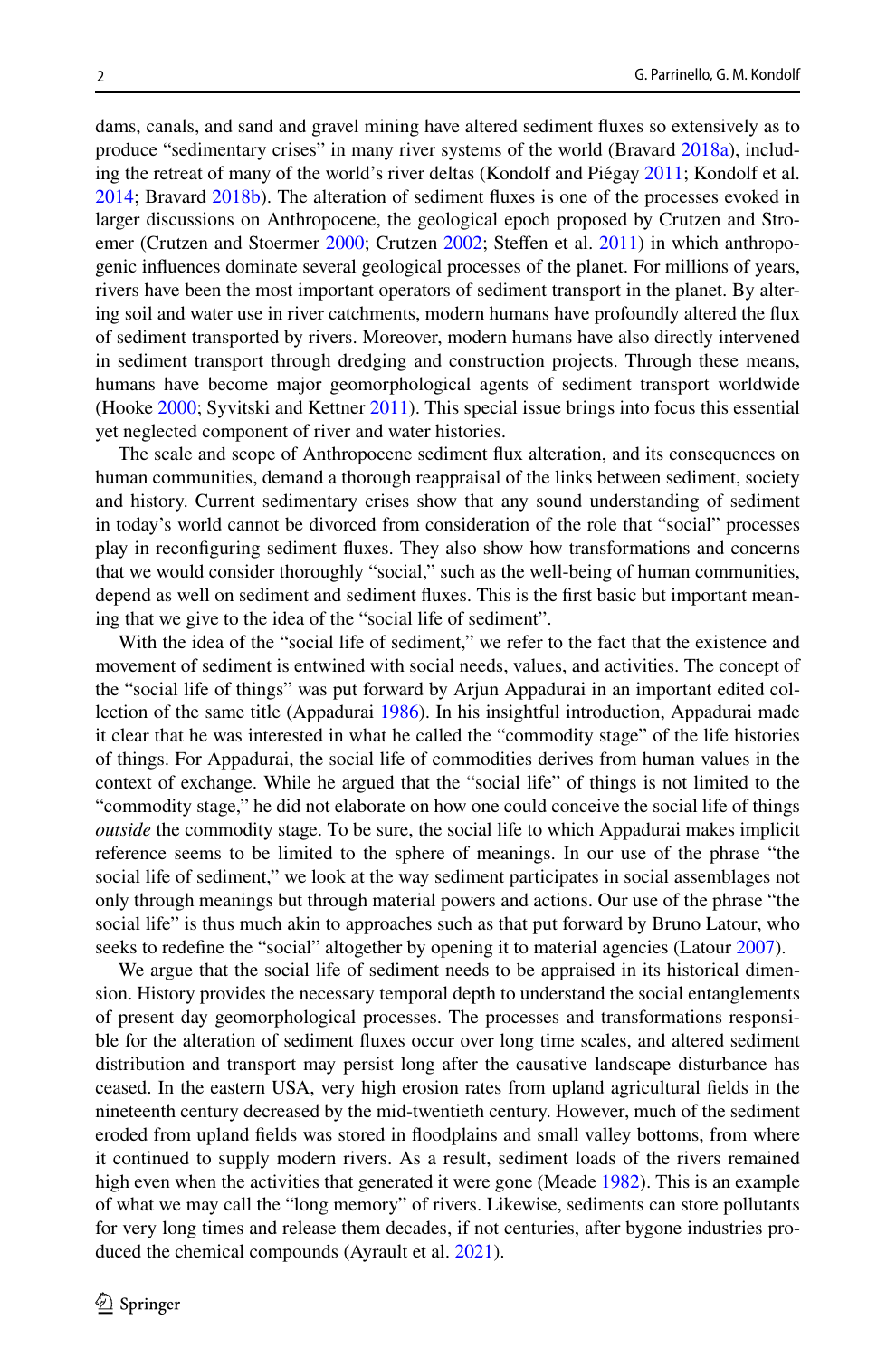Sediment, in turn, helps make better sense of the history of water systems. Sediment fuxes have shaped water and river engineering projects from siltation of irrigation canals to sedimentation of hydroelectric reservoirs. Sometimes, sediment fuxes have been the main target of river engineering projects. In 1604, for instance, the Republic of Venice diverted the main stem of the Po River to alter the direction of the Po delta progradation and prevent the siltation of the lagoon (Cazzola [1990](#page-9-4)). Changing sediment fuxes, and resulting water and landscape transformations such as river fooding, land sedimentation, or land subsidence have historically triggered conficts and controversies. One could not understand them fully without considering sediments themselves, their properties, their spatial scales, and their temporality.

Moving from these considerations, this special issue puts together contributions from fluvial geomorphologists, environmental historians, and historical geographers who look from a variety of case studies and with diferent methodological approaches—at the historical intersection between sediment and society. Resulting from an international workshop held in Berkeley in the spring of 2019, these contributions demonstrate the interest and value of thinking about the social and historical life of sediment, and of writing accounts that take it seriously. In this introduction, we review existing scholarship on sediment and society in the social sciences and history in particular, as well as in fluvial geomorphology. We then discuss the contribution of the papers collected in this special issue to further the scholarship on this topic. In the conclusive section, we seek to qualify better the idea of the social and historical life of sediment as a path forward for scholarship on sediment in water history and beyond.

#### **Geomorphology and the social sciences**

How has existing scholarship taken into account the intersection of sediment, society, and history? Fluvial geomorphologists have been concerned for a long time with historical processes, but they have commonly avoided engaging deeply into the social and political dynamics responsible for the human alterations to river systems. Social sciences scholars have recently contributed important insights into the social life of sediment. These investigations, however, lack temporal depth.

Fluvial geomorphology has not been blind to anthropogenic infuences in geomorphic processes, but has rarely engaged directly with insights from the social sciences and history. As shown by historian Etienne Benson, in spite of attempts at moving the discipline toward abstract mathematical models, fuvial geomorphology has remained rooted in place-based and historical understanding of rivers (Benson [2020\)](#page-9-5). In the discipline, moreover, there is increasing recognition of the "co-production of river science and social order" in river management (Bouleau [2014\)](#page-9-6). This is clearly true for the supply and transport of sediment. In a 2000 article, Roger Hooke sketched the history of anthropogenic alterations of sediment fuxes from the Paleolithic to the present time (Hooke [2000\)](#page-10-4). The links between human history and sediment alteration have become even more prominent in the light of debates on the Anthropocene (Syvitski and Kettner [2011\)](#page-11-1). Much of the fluvial geomorphic literature has concerned anthropogenic alterations in river processes triggered by large changes in sediment yield due to historical human activity: either increases, such as from gold mining in the Sacramento River drainage documented by Gilbert ([1917\)](#page-10-7), or decreases, from sediment trapping in dams (Williams and Wolman [1984](#page-11-2)) and removal of sand and gravel from river beds for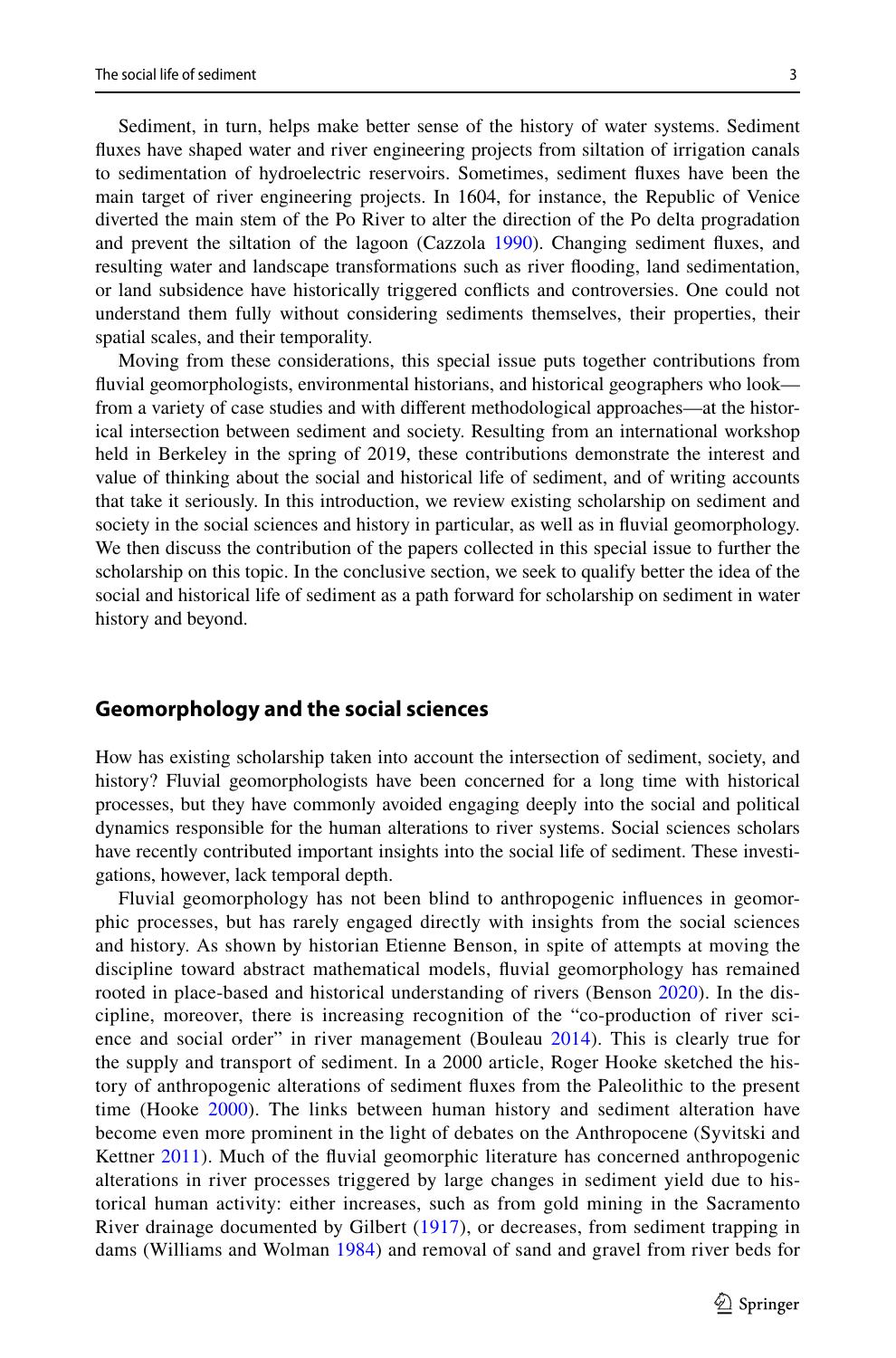construction aggregate (Kondolf [1994](#page-10-8)). These anthropogenic changes in sediment budgets have been important learning opportunities in fuvial geomorphology, yielding diagrams that have appeared in textbooks. Most geomorphological literature, however, has tended to draw upon explanations based on principally on natural sciences (Ashmore [2015](#page-9-7)). Such studies have commonly focused on the biophysical changes and have not explored the underlying socio-economic drivers, probably out of respect for disciplinary boundaries and cognizance of likely expectations of reviewers for technical journals.

Exceptions exists, of course. These include Ashmore's ([2015\)](#page-9-7) history of the development of Highland Creek, Toronto. In Ashmore's account, the Highland Creek's morphological changes result from both societal interventions (clearing settlements from the valley foor for food control and siting of sewer mains and other utilities down the valley bottom) and natural processes such as large foods, with the resulting "morphology…explained through the co-evolution of the social and natural systems." Ashmore's approach contributes to the broader efort to bridge the gap between the physical and social sciences in the emerging feld of Critical Physical Geography (Ashmore [2018;](#page-9-8) Lave et al. [2018](#page-10-9)). As discussed by Kondolf and Piégay [\(2011\)](#page-10-0), many geomorphological features result from closely coupled human and natural systems. An example of this is the "beach nourishment" program of the US Army Corps of Engineers. Sand is mechanically added to eroding beaches to protect vacation houses threatened by erosion. The added sand results in wider beaches and perception of greater protection, increasing the value of coastal properties and thereby encouraging further development, thus creating greater incentives to continue (and even increase) beach nourishment programs (McNamara and Werner [2008](#page-10-10)). Studies that explore not only biophysical processes but also the underlying socio-economic drivers remain exceptions, however.

Political ecologists and anthropologists have been paying growing attention to sediment. Political ecologist Christos Zografos, for instance, investigated the politicization of sediment fuxes in controversies on the Ebro Delta in Spain (Zografos [2017\)](#page-11-3). While his focus is not sediment per se, but rather the choices the state makes in ensuring human security in the face of climate change, sediment is important in his account. Sediment scarcity contributes to the subsidence of the Ebro delta and hence to putting the delta's communities at risk. Some actors thus plead for sediment management instead of hard defense structures as a solution to coastal erosion. In their study on "infrastructural standardization events," political ecologist Josh Lewis and anthropologist Ashley Carse have also included sediment (Carse and Lewis [2017](#page-9-9)). They show that the introduction of new global shipping standards demands morphological transformations to US harbors. This often includes dredging sediment from river mouths. Sediment dredging and disposal, in turn, generates conficts and highlights opposing views and valuations of sediment and its properties. "Excavating and moving underwater material," Carse and Lewis have more recently claimed, "is as much a social, economic and political phenomenon as it is an intervention in hydrological and geomorphological processes." (Carse and Lewis [2020](#page-9-10), p. 11). In a similar vein, in the account of his explorations of the Mississippi and Rhone deltas, Matthieu Duperrex has emphasized the need to pay attention to the materiality of sediment in the assemblages that constitute our landscapes. By so doing, he argues for the need to bring "sediment into politics," including it into our conversations and choices about the confguration of our landscapes and the ways of inhabiting them (Duperrex [2019](#page-10-11), p. 27). Monica Barra, in a recent piece on the Barataria sediment diversion project in the Mississippi delta and the opposition of the local African American community, shows compellingly how sediment politics can overlap with long-standing questions of racial and environmental justice (Barra [2021\)](#page-9-11).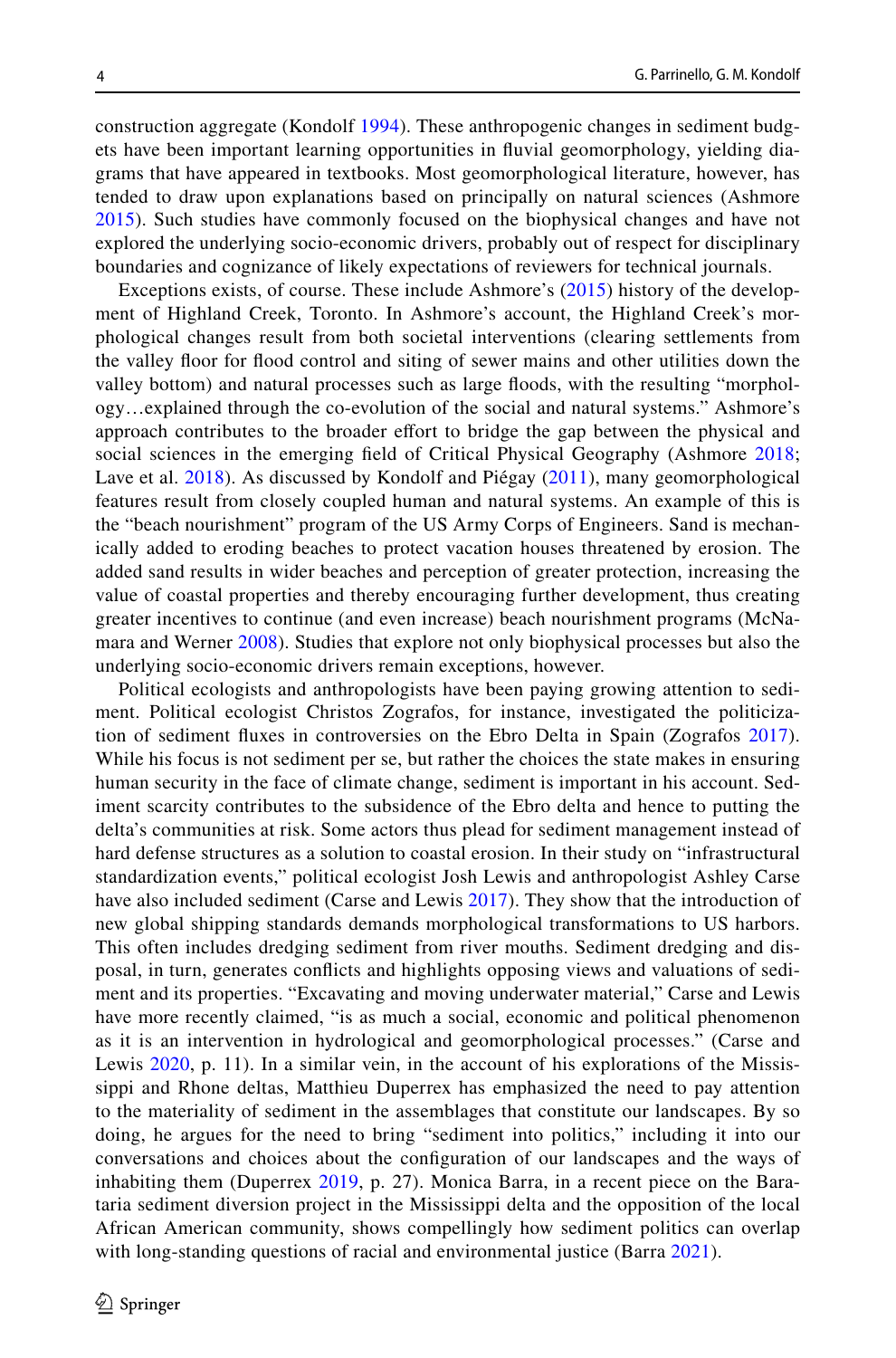A particularly rich cluster of social science refections has emerged—perhaps unsurprisingly—on the Bengal delta. The sedimentary landscape of the Bengal delta is constantly shifting, due to the heavy sediment load of the Ganges and Brahmaputra Rivers emptying in it, as well as the efect of the monsoon on seasonal discharge. Sediment, one could argue, imposes itself on any social scientist approaching the shifting terrain of the Bengal delta. Anthropologist Luisa Cortesi has explored the way in which sedimentary landscapes—what she calls "mud"—participate in the construction of contested identities and the enforcement of class and gender divides in riverine communities of the Bengal delta (Cortesi [2018\)](#page-9-12). Using three nested case studies, political ecologists Lafaye de Micheaux, Mukherjee, and Kull have put forward a theoretical framework that seeks to incorporate sediment into existing understandings of the "hydro-social cycle." Including sediment into hydro-social analyses, they argue, allows us to move past the land/water divide still too current in water research. It also points the way to incorporating a broader range of materials in the study of river and water systems (de Micheaux et al.  $2018$ ). Lindsay Bremner's work on "monsoon assemblages" in the Bengal delta has similarly argued for the need to take into account the social and political agency of sediment and incorporate it into analyses of territory and power. Building on emerging studies of "geosocialities" (Palsson and Swanson [2016](#page-11-4); Yusoff [2018](#page-11-5)), she argues that sediment is a product of a dynamic Earth system that participates in political assemblages: sedimentary processes are mobilized for specifc political agendas, but they have also the power to unsettle such agendas (Bremner [2020a,](#page-9-13) [b](#page-9-14)).

#### **Sediment in environmental and water history**

While this emerging body of scholarship provides important insights into the social life of sediment and its politics, it says little about the historicity of sedimentary assemblages. What about historians? While many historians have included sediment in their accounts, sediment itself has rarely been the center of the historical inquiry.

River and water history seems to sufer from what we call a "water bias," that is, an exclusive or predominant focus on water to the detriment of the other materials that are part of river and water systems. Environmental and water histories have indeed only sporadically taken into account sediment. In his classic account of irrigation in the American West, Donald Worster ofers occasional mentions of sediment and sedimentation, by referring for instance to the need for dredging the Colorado River to prevent siltation of waterworks (Worster [1985](#page-11-6), p. 201). Marc Cioc's "eco-biography" of the Rhine pays attention to the sedimentary consequences of channelization works and reservoirs, as well as to the chemical pollution of sediment (Cioc [2002,](#page-9-15) pp. 47–75, 183–200). Sediment, however, occupies only a relatively small part of Cioc's work and it remains limited to a consideration of the environmental consequences of infrastructure and pollution on sediment, rather than the social and political history of sediments themselves. Histories centered on industrial appropriation of water resources, on water politics, and on the political economy of water have also remained for the most part insensitive to the role and agency of sediment and sedimentary processes (Steinberg [1991](#page-11-7); Barca [2010](#page-9-16); Swyngedouw [2015](#page-11-8)). So have histories of river development at the intersection of science, technology, and the environment, starting with Richard White's foundational work on the Columbia River (White [1995;](#page-11-9) Evenden [2004;](#page-10-13) Pritchard [2011](#page-11-10); MacFarlane [2014\)](#page-10-14). Molle's [\(2009](#page-10-15)) overview of the history of river basin planning does not mention sediment at all, correctly refecting the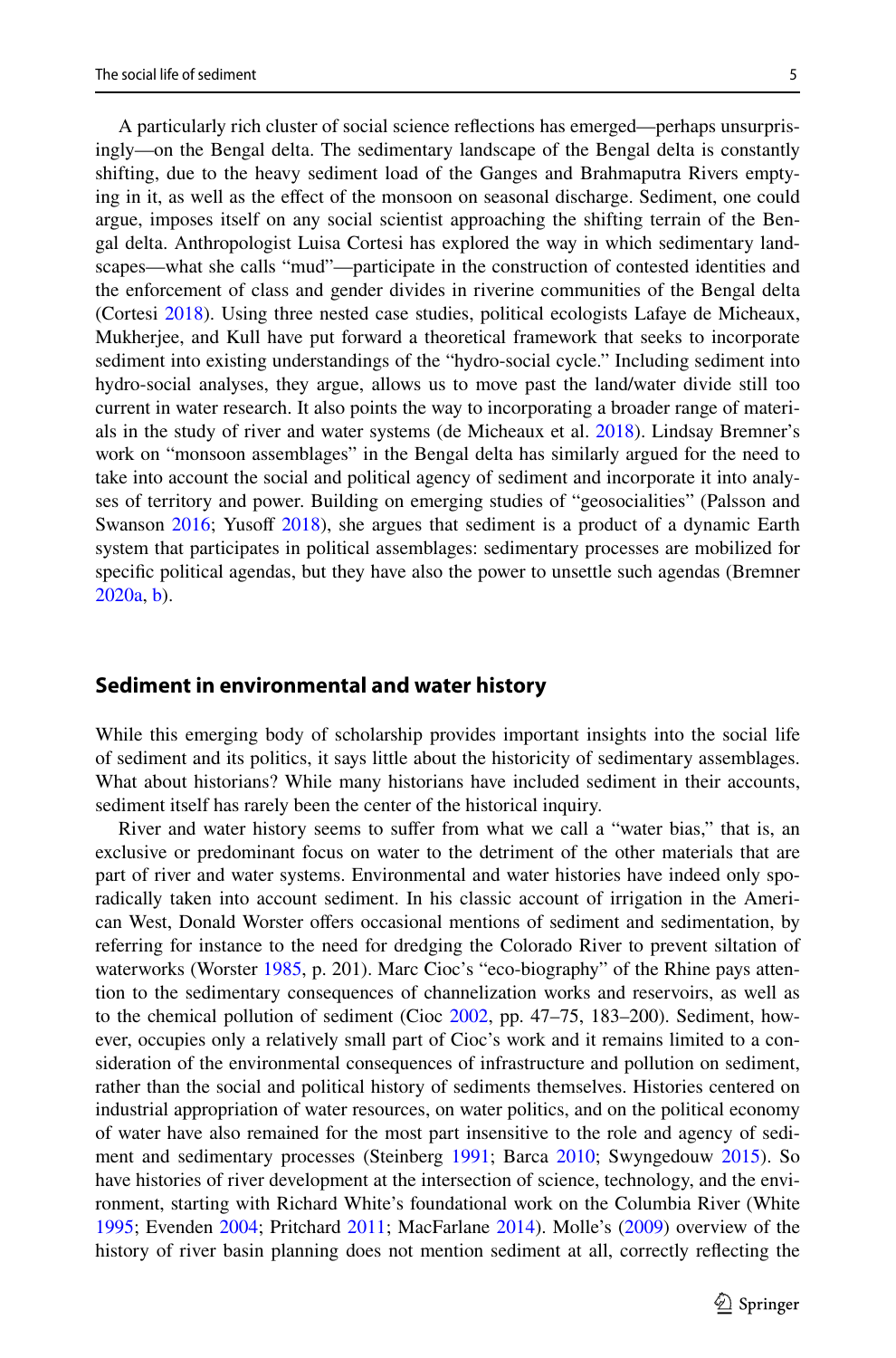near absence of sediment in the literature. In his stimulating and broad-ranging review of the feld of river history and its possible paths forward, Matthew Evenden encourages river historians to engage with the Anthropocene, but tellingly does not include sediment or geomorphological processes in his outlook (Evenden [2018\)](#page-10-16).

Sedimentary processes have played a bigger role in historical accounts of soil erosion and the impacts of mining. In his pioneering history of hydraulic mining in the Sacramento River valley, Robert Kelley investigated the legal confict between mining companies and downstream communities at the end of the nineteenth century (Kelley [1959](#page-10-17)). Hydraulic gold mining caused rapid, massive erosion in the Sierra Nevada of California, which resulted in increased sedimentation in valley reaches downstream, burying agricultural lands and increasing the fooding of cities. Kelley's account takes sediment and sedimentation very seriously, making them co-actors in political conficts. His argument, however, centers on the relationship between state and capital in US history, of which the hydraulic mining controversy was a defning moment, rather than sediment and society. John McNeill also discusses sediment and sedimentation in a major study on soil erosion in fve Mediterranean mountain ranges during the nineteenth century (McNeill [1992\)](#page-10-18). McNeill argues that deforestation and the resulting soil erosion increased the sediment load of rivers, causing fooding and damages downstream as well as reshaping the morphology of coastal areas. In spite of this extensive and informed discussion, the center of his work was the nexus of institutional, economic and social processes responsible for deforestation and soil erosion in the mountain slopes, much less on its consequences on sedimentation or on the social and historical trajectories of the sediment thus mobilized. Historical scholarship on soils has otherwise focused more on agriculture and loss of soil productivity via soil erosion than on sediment fuxes in river basins (McNeill and Winiwarter [2010\)](#page-10-19).

Attention to sediment and sedimentation has been growing considerably in environmental and water history over the last decade. Emerging environmental historiography of the coast increasingly includes sediment in its accounts. Elsa Devienne's new history of Los Angeles beaches in the twentieth century recounts the monumental program of beach nourishment which literally made L.A. beaches as we know them, and investigates how this engineered sedimentary landscape shaped new coastal cultures (Devienne [2020](#page-10-20)). Recent work on the Mediterranean coast has emphasized the role of coastal sediment fux in challenging social uses of the coast and in driving policy and infrastructure choices over the nineteenth and twentieth centuries (Parrinello et al. [2019](#page-11-11)). Joana Gaspar de Freitas focuses on the movement and attempted stabilization of sand dunes in modern times, seen as an instance of non-human agency in the Anthropocene (Freitas [2020\)](#page-10-21).

The pioneering teamwork on the Viennese Danube published in this journal has investigated long-term geomorphological processes that have shaped the urbanization of Vienna (Winiwarter et al. [2013](#page-11-12)). This included sedimentary processes responsible for the shifting morphology of the Danube's foodplain and of the human uses and occupation of it (Hohensinner et al. [2013](#page-10-22)). Maurits Ertsen's history of the Gezira irrigation scheme discusses the challenges that sediment and sedimentation posed to engineering and management (Ertsen [2016\)](#page-10-23). Recent histories of the Yellow River have also made sediment more central to the inquiry than in past river historiography. David Pietz's history of the Yellow River analyzes the role of sediment in water management and engineering concerns during Mao-era energy and irrigation megaprojects (Pietz [2015](#page-11-13)). Likewise, Ling Zhang's history of the Yellow River avulsion event in 1048 CE devotes considerable attention to sedimentation processes, their causes and consequences, and the attempts to manage them (Zhang [2016](#page-11-14)). Ding ([2020\)](#page-10-24) and Muscolino ([2020\)](#page-10-25) have described how sediment availability became a target of state-led management strategies to counter erosion, explicitly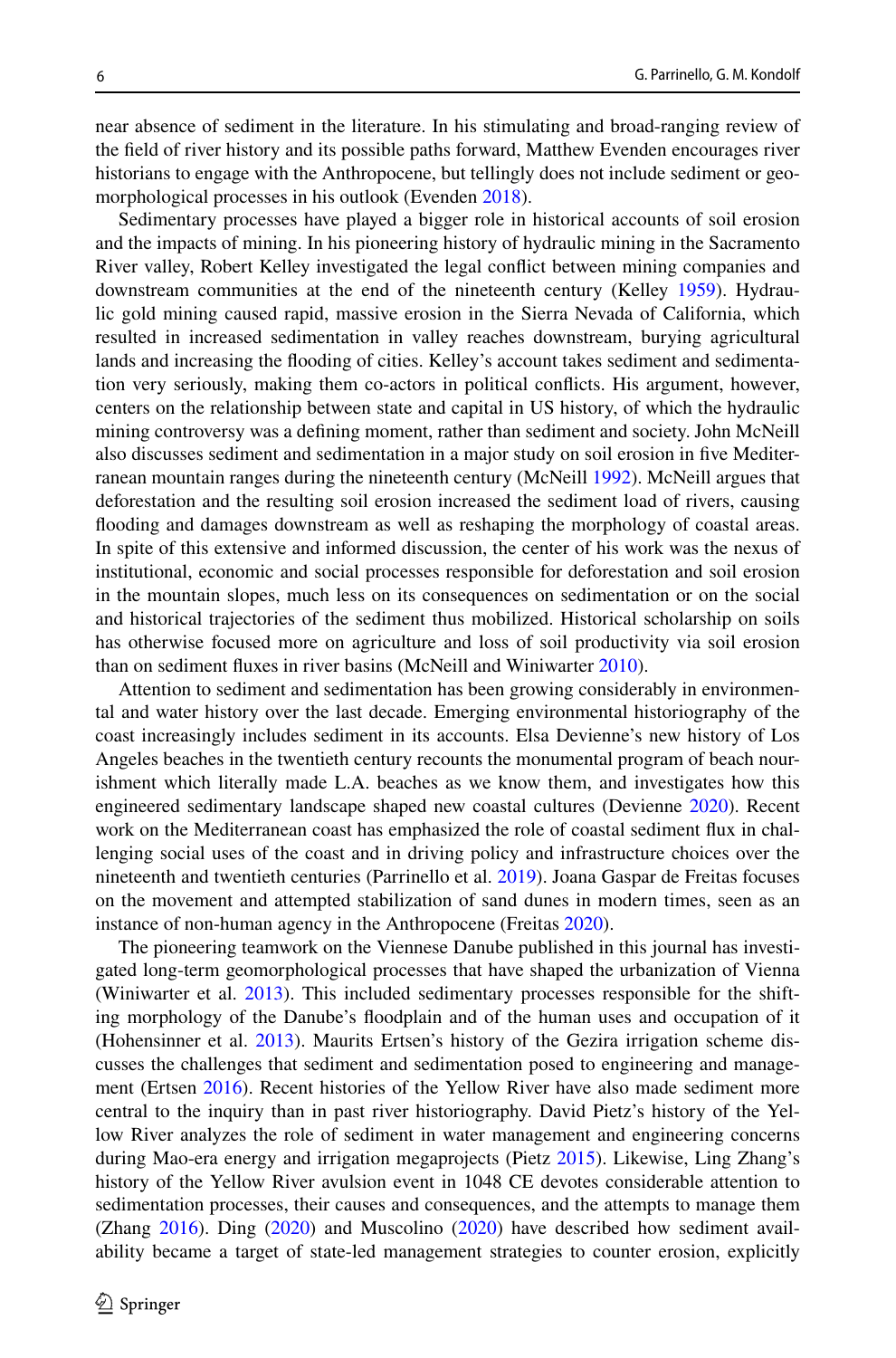targeted at reducing sedimentation of the Yellow River's lower reaches and of its reservoirs. Like other social scientists, historians of the Bengal delta and its rivers have also explicitly discussed sediment. Arupjyoti Saikia's biography of the Brahmaputra River provides extensive discussion of the river's sedimentary regime, and of the role of sediment in complicating navigation, dam building and food control attempts (Saikia [2019\)](#page-11-15). Debjani Bhattacharyya's history of Calcutta investigates the legal and economic tools devised to appropriate the shifting sedimentary landscapes of the Bengal Delta (Bhattacharyya [2018\)](#page-9-17).

These contributions show signifcant progress toward the study of the social and historical life of sediment. In none of these works, however, is sediment itself the principal analytical focus. We believe it points to a broader, structural lack of systematic mutual engagement between these disciplines, and especially between political ecology, environmental and water history, and fuvial geomorphology. The lack of systematic engagement with fuvial geomorphology is particularly striking when compared with long-standing engagement of environmental history and political ecology with ecological sciences. This collection of papers helps to move into this new and exciting direction.

#### **The papers of this issue**

The papers in this issue engage in a systematic dialogue between disciplines. The seven papers come from diferent disciplinary traditions and in many cases include collaboration among historians, archeologists, political ecologists and fuvial geomorphologists. All of them put sediment at the center of the inquiry and engage with the social and historical lives of sediment. In this section, we survey some of the most signifcant insights that emerge from this novel perspective and interdisciplinary engagement.

One of the central insights of these articles is the existence of long-standing and varied forms of sediment knowledge and management throughout history and across continents. Husain provides a rich example in his study of the strategies enacted by the Ottoman Empire to manage sedimentation processes in the Tigris and Euphrates Rivers (Husain [2020\)](#page-10-26). In the Early Modern period, specifc regulations controlled dredging, which the imperial administration outsourced to local communities through *corvées*. Furthermore, human engineering in this period had a broader geomorphological impact via its interaction with sediment fuxes at the basin scale. Husain suggests indeed that "a canal project that had gone awry," in combination with unusual drought conditions and increased sedimentation, might have caused a major avulsion of the Euphrates in the eighteenth century. In their paper on the Rhône River in France, Guerrin, Comby, and Morera ofer rich evidence of Early Modern knowledge and management of sediment (Guerrin et al. [2021](#page-10-27)). In the Rhône River basin, farmers considered sediments as a blessing for their fertilizing properties, and investors used them to reclaim wetlands in the lower stretches of the river and in its delta. Colten's paper (Colten [2020](#page-9-18)) provides evidence of purposeful sedimentation from the lower Mississippi River in the early nineteenth century, where deposition was induced as a strategy to reclaim wetlands, and sedimentary landscapes were the objects of contested regulations.

The scaling up of river engineering in the nineteenth and twentieth century had an unprecedented impact on sediment fuxes. States and private companies embanked, diverted, dammed, and mined most rivers of the world, with major consequences on the continuity of sediment fuxes from source to sink. Another central insight of this collection is that the understanding of the implications of these alterations came slowly,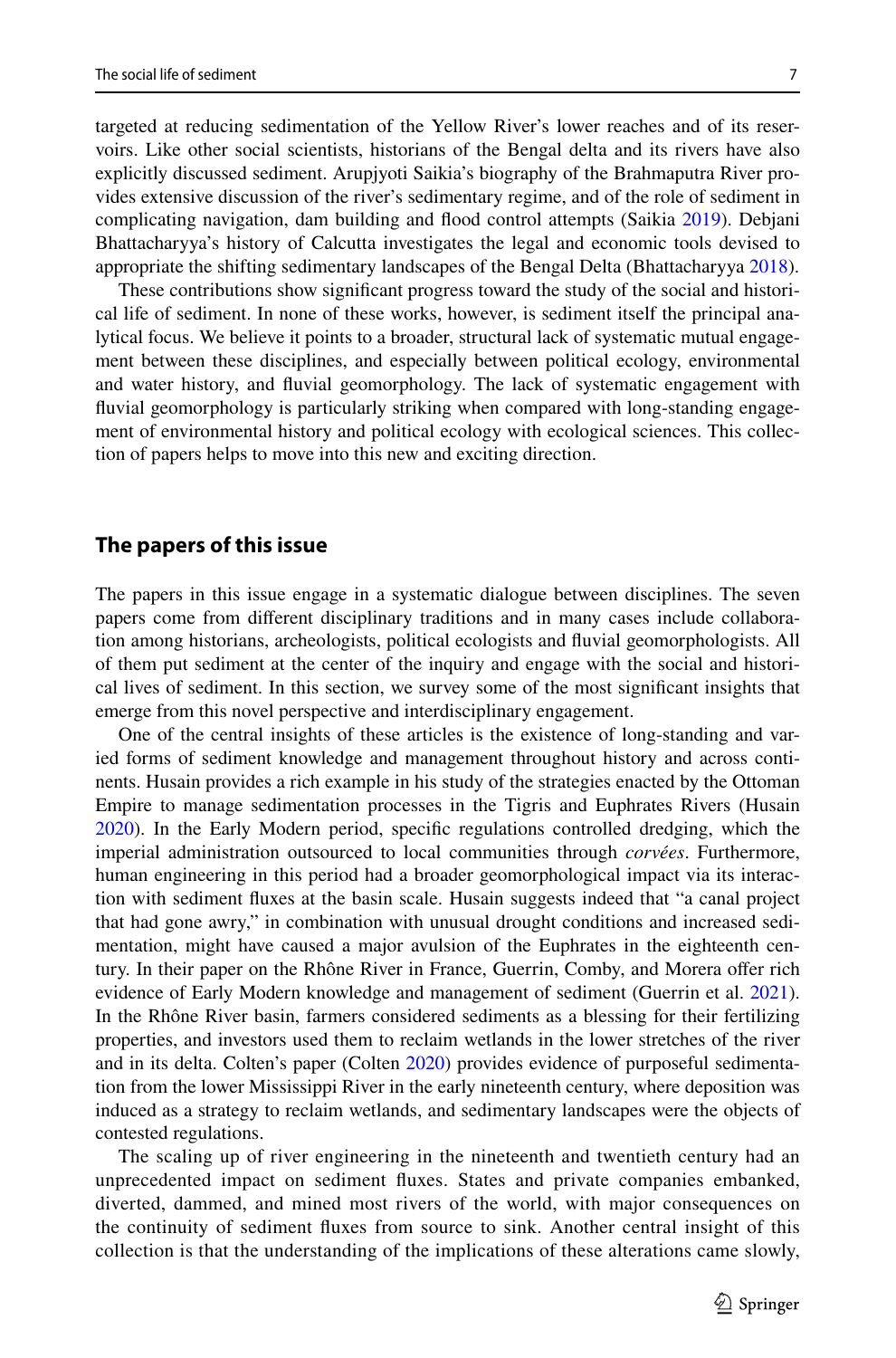and the institutional and policy responses came even more slowly. As discussed by Colten [\(2020](#page-9-18)), geographer Richard Russell sounded the alarm in 1936 about sediment deprivation linked to the Mississippi river engineering and food protection works. However, river managers and engineers did not take the issue seriously for most of the twentieth century. Coastal land loss linked to sediment starvation emerged as an issue in the literature only in the 1970s and 1980s, and the role of sediment in coastal restoration became an object of policy debate only the late twentieth century. The Po River and its delta, discussed by Parrinello, Bizzi, and Surian, has a similar trajectory (Parrinello et al. [2021](#page-11-16)). While river experts understood and measured sediment fuxes from the beginning of the twentieth century, and identifed early efects of anthropogenic impact, they did not consider sediment scarcity until the 1970s. Even when scientists started to alert about the issue, policy-makers were slow to respond. While regulations to counter sediment scarcity were passed in 1983, these remained at the local level, and did not tackle scarcity at the basin scale until the turn of the twenty-frst century.

A third, central insight of this collection is that sediments have been co-actors of scientifc controversies and political conficts. In their multidisciplinary study of the sedimentary consequences of gold mining in California and Australia, Lawrence and coauthors provide ample evidence of this (Lawrence et al. [2021](#page-10-28)). In both cases, mining generated massive erosion over a short period of time, which modifed the food regime of rivers downstream. Downstream sedimentation became the subject of conficts in Australian courts. Moreover, the contamination of sediment with mining byproducts has consequences that reach to the present, making the polluted material and its management controversial and contested among diferent actors. The controversial nature of sediment is also central to Guerrin, Comby, and Morera's account of the Rhône (Guerrin et al. [2021\)](#page-10-27). In that basin, the contamination of sediment due to past industrial activities has motivated the opposition of farmers and downstream water users to fushing sediments from reservoirs and other projects to restore sediment connectivity. The exploration of sediment's contested social and political lives is also at the center of Swayamprakash's paper on the Detroit River (Swayamprakash [2021](#page-11-17)). Sedimentary landscapes resulting from dredging "waste" over the twentieth century became coveted natural spaces, generating conservationist expectations and an international controversy between Canada and the United States. Sediment lives are not always peaceful, and their diferent properties have been historically be mobilized in diferent, often conficting ways. The history of sediment lives, in other words, is political.

Finally, the papers gathered in this collection show how thinking historically about sediment can open up broader vistas on human agency, deep time, and the novelty of the Anthropocene epoch. Parrinello, Bizzi, and Surian refect on the challenges of taking into account the long-term consequences of anthropogenic impact on sediment fuxes in knowledge and management. These challenges point to the broader "limits of environmental policy in regulating large-scale processes that span multiple generations." The articulation between the time scale of policy and engineering and the time scale of sedimentary processes is at the heart of Stahl's paper. Stahl ([2021\)](#page-11-18) moves from the example of a dam planned and built in twentieth-century Turkey as a sediment-trapping infrastructure, and provides an original re-reading of geologist Derek Ager's work on stratigraphy (Ager [1973](#page-9-19)). In what he calls a "stratigraphical model for modern history," Stahl shows how anthropogenic sedimentation demands that we open the writing of history to multiple overlapping temporalities. These discussions show the potential of a historical approach to sediment to contribute to the emerging literature on "geo-socialities" (Palsson and Swanson [2006;](#page-11-4) Yusof [2018\)](#page-11-5) with an increasing sensitivity to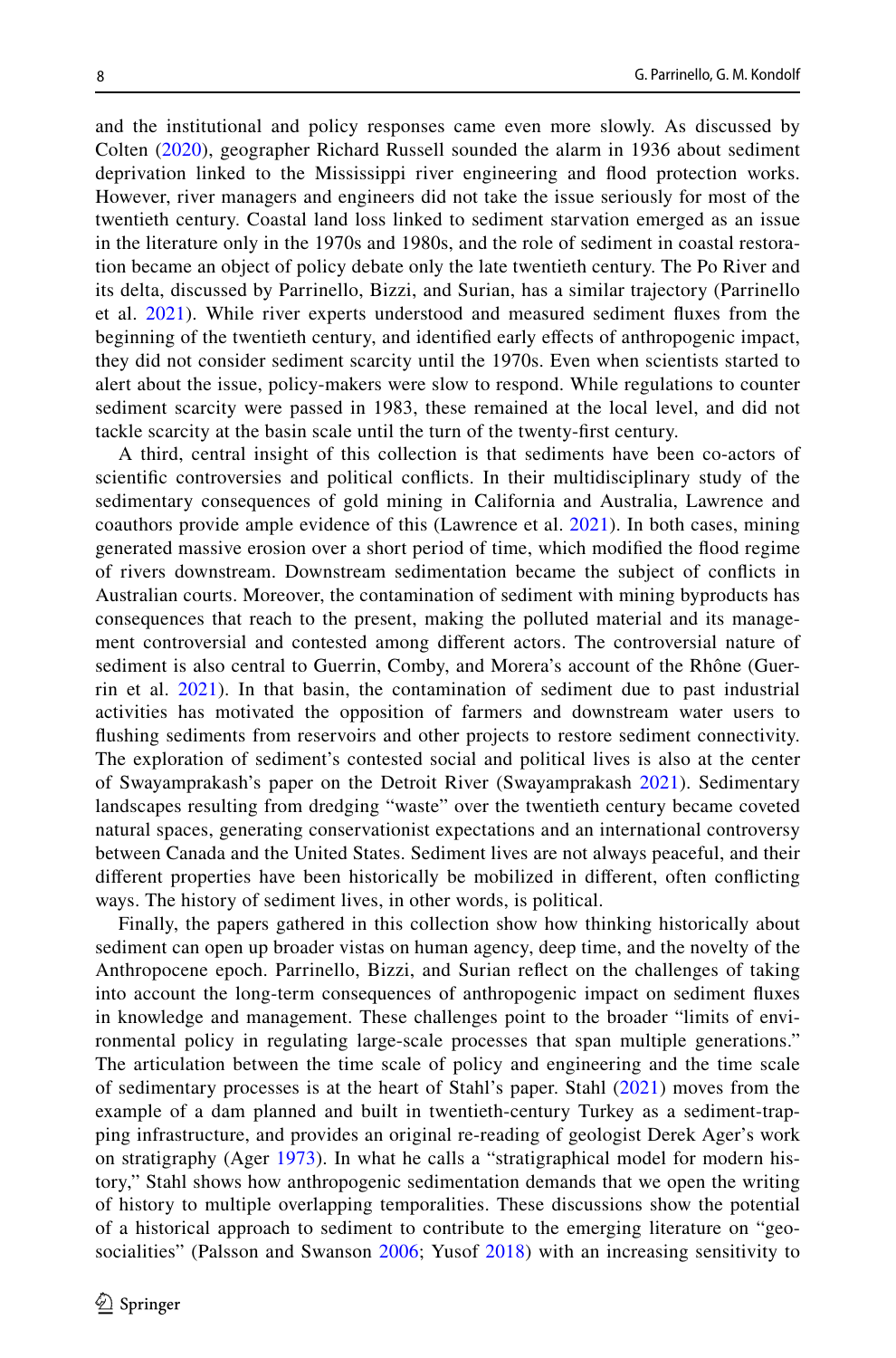time, both historical and geological. They also show the potential of a geomorphologically-informed river and water history for contributing to debates on the Anthropocene (Evenden [2018](#page-10-16)).

### **The social and historical lives of sediment**

The papers collected in this issue ultimately show the many ways in which it is possible to study historically the social life of sediment, as well as the value of interdisciplinary approaches.

Clearly, there is a lot to gain by adopting such perspectives. First, it leads to a new historical understanding of rivers as consisting of more than just water, thus moving past the water bias that in our opinion characterizes much of the river and water history literature. This, in turn, opens up a space to revisit river development processes that have rarely been studied under this lens, such as dam building or irrigation, and their politics. But it opens also an analytical space to processes rarely studied in history, such as the history of sediment mining for the construction industry, the history of sediment knowledge and monitoring, and the history of sediment regulation. Second, the social life of sediment also has the potential to revise some deeply seated accounts about river and water history, opening up new connections and diferent explanations for both river processes and human actions and choices. Finally, this can lead to thinking about geomorphological agency in history in new ways and opening up new avenues for interdisciplinary collaborations between historians and geomorphologists, such as those that have shaped this very collection.

There is, as always, much more to do. One of the major challenges of interdisciplinary research on sediment and society will be to expand the time scale of observation and write longer histories of sedimentary changes as social processes. Likewise, we believe more could be done to expand the spatial scale of analysis to focus more systematically on the circulation of sediment at the river basin scale. Finally, huge rewards await studies that will be able to follow the social "transmutation" of sediment along its journey from source to sink: how it is perceived by river basin residents, managers, and scientists (when indeed it is perceived at all), how it is managed, how processes and management actions in one zone of the river basin afect processes elsewhere, and which conficts emerge out of this. Sediment has mostly been neglected in social discourse and the literature, or has played the role of a supporting actor at best, rather than seen as a leading actor. But there are insights to gain if we take a sediment-centric perspective, as this allows us to see interconnections, relations, and causalities that may not be evident otherwise. We hope this special issue will encourage more to adopt such a perspective.

**Acknowledgements** This article, and the special issue it introduces, are the result of a collaboration between the two co-authors that started in 2017. We acknowledge gratefully the support of a UC Berkeley Social Science Matrix-Sciences Po collaboration grant, a France Berkeley Fund grant, and an *Émergence(s)* grant from the City of Paris for the project "Shifting Shores: An Environmental History of Morphological Changes in Mediterranean River Deltas in the Twentieth Century" [https://shiftshores.hypotheses.org,](https://shiftshores.hypotheses.org) of which this is an output. The workshop in Berkeley in 2019 that prepared the ground for this special issue was also generously supported by the Institute of International Studies Interdisciplinary Faculty Seminar *Water Management: Past and Future Adaptations*, and the Department of Landscape Architecture and Environmental Planning at UC Berkeley. We would like to thank all the participants for their contributions, and one anonymous reviewer and Dr. Santiago Gorostiza for his insightful comments on an earlier version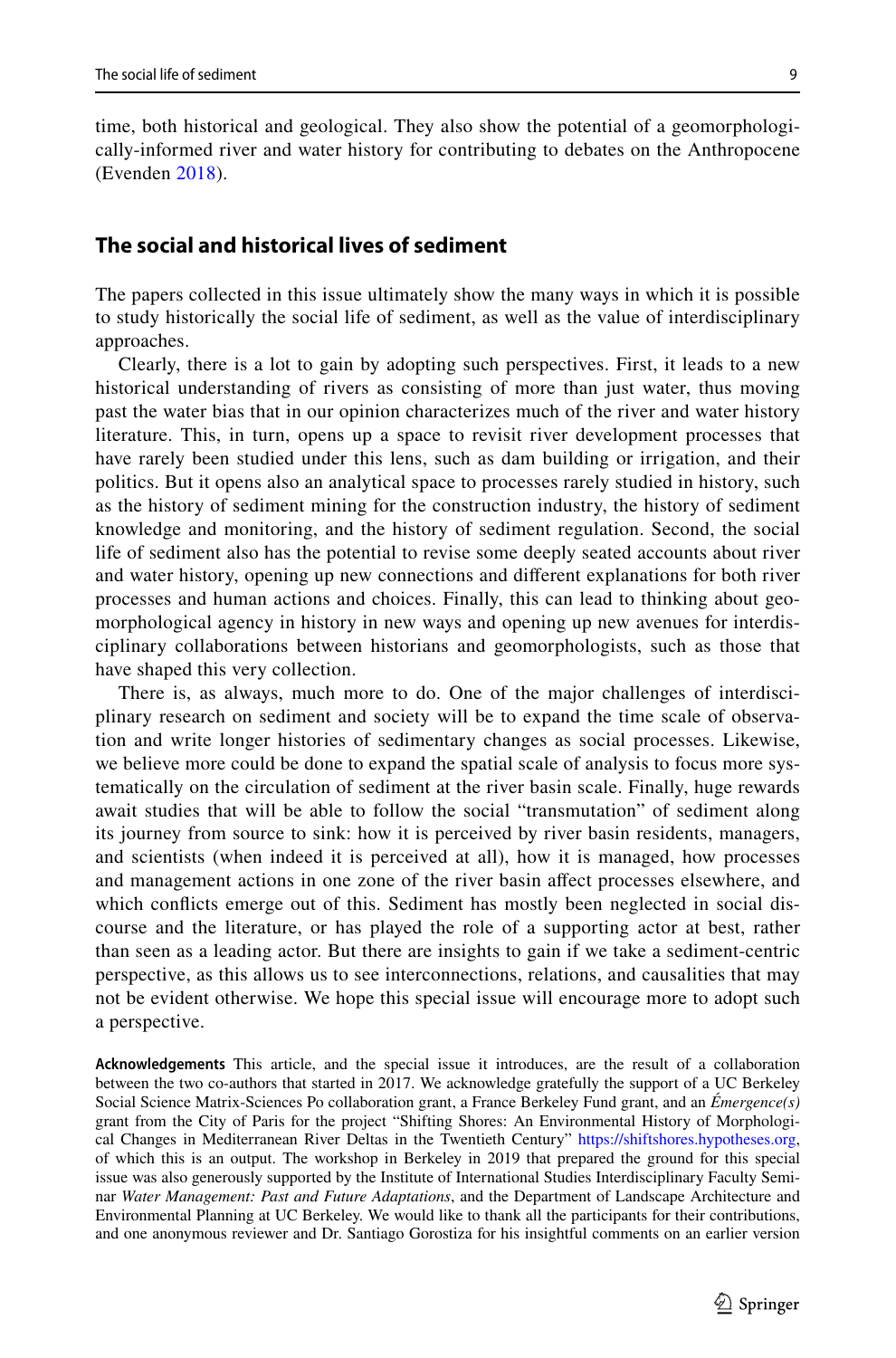of this text. Many thanks also to the editors of Water History Dr. Ellen Arnold and Dr. Maurits Ertsen for accepting to host this special issue and accompanying it to publication.

**Open Access** This article is licensed under a Creative Commons Attribution 4.0 International License, which permits use, sharing, adaptation, distribution and reproduction in any medium or format, as long as you give appropriate credit to the original author(s) and the source, provide a link to the Creative Commons licence, and indicate if changes were made. The images or other third party material in this article are included in the article's Creative Commons licence, unless indicated otherwise in a credit line to the material. If material is not included in the article's Creative Commons licence and your intended use is not permitted by statutory regulation or exceeds the permitted use, you will need to obtain permission directly from the copyright holder. To view a copy of this licence, visit [http://creativecommons.org/licenses/by/4.0/.](http://creativecommons.org/licenses/by/4.0/)

# **References**

<span id="page-9-19"></span>Ager DA (1973) The nature of the stratigraphical record. Wiley, New York

- <span id="page-9-2"></span>Appadurai A (ed) (1986) The Social life of things: commodities in cultural perspective. Cambridge University Press, Cambridge
- <span id="page-9-7"></span>Ashmore P (2015) Towards a sociogeomorphology of rivers. Geomorphology 251:149–156. [https://doi.](https://doi.org/10.1016/j.geomorph.2015.02.020) [org/10.1016/j.geomorph.2015.02.020](https://doi.org/10.1016/j.geomorph.2015.02.020)
- <span id="page-9-8"></span>Ashmore P (2018) Transforming Toronto's rivers: a socio-geomorphic perspective. In: Lave R, Biermann C, Lane S (eds) The Palgrave handbook in critical physical geography. Palgrave Macmillan, Cham, pp 485–511
- <span id="page-9-3"></span>Ayrault S, Meybeck M, Mouchel J-M et al (2021) Sedimentary archives reveal the concealed history of micropollutant contamination in the Seine River Basin. In: Flipo N, Labadie P, Lestel L (eds) The Seine River Basin. Springer International Publishing, Cham, pp 269–300
- <span id="page-9-16"></span>Barca S (2010) Enclosing water: nature and political economy in a Mediterranean valley, 1796–1916. White Horse Press, Cambridge
- <span id="page-9-11"></span>Barra MP (2021) Good sediment: race and restoration in coastal Louisiana. Ann Am Assoc Geogr 111:266–282.<https://doi.org/10.1080/24694452.2020.1766411>
- <span id="page-9-5"></span>Benson ES (2020) Random river: Luna Leopold and the promise of chance in fuvial geomorphology. J Hist Geogr 67:14–23. <https://doi.org/10.1016/j.jhg.2019.10.007>
- <span id="page-9-17"></span>Bhattacharyya D (2018) Empire and ecology in the Bengal Delta: the making of Calcutta. Cambridge University Press, Cambridge
- <span id="page-9-6"></span>Bouleau G (2014) The co-production of science and waterscapes: the case of the Seine and the Rhône Rivers, France. Geoforum 57:248–257.<https://doi.org/10.1016/j.geoforum.2013.01.009>
- <span id="page-9-0"></span>Bravard J-P (2018a) Crises sédimentaires du globe 1: grand cours d'eau, de l'abondance à la rareté. ISTE Editions, London
- <span id="page-9-1"></span>Bravard J-P (2018b) Crises sédimentaires du globe 2: deltas, une crise environnementale majeure. ISTE Editions, London
- <span id="page-9-13"></span>Bremner L (2020a) Sedimentary logics and the Rohingya refugee camps in Bangladesh. Polit Geogr 77:102109.<https://doi.org/10.1016/j.polgeo.2019.102109>
- <span id="page-9-14"></span>Bremner L (2020b) Sedimentary ways. GeoHumanities. [https://doi.org/10.1080/2373566X.2020.17997](https://doi.org/10.1080/2373566X.2020.1799718) [18](https://doi.org/10.1080/2373566X.2020.1799718)
- <span id="page-9-9"></span>Carse A, Lewis JA (2017) Toward a political ecology of infrastructure standards: or, how to think about ships, waterways, sediment, and communities together. Environ Plan A 49:9–28. [https://doi.org/10.](https://doi.org/10.1177/0308518X16663015) [1177/0308518X16663015](https://doi.org/10.1177/0308518X16663015)
- <span id="page-9-10"></span>Carse A, Lewis JA (2020) New horizons for dredging research: the ecology and politics of harbor deepening in the southeastern United States. WIREs Water 7:e1485. <https://doi.org/10.1002/wat2.1485>
- <span id="page-9-4"></span>Cazzola F (1990) Terra e bonifche nel delta padano (secoli XV-XVIII). In: Cazzola F, Olivieri A (eds) Uomini, terra e acque: politica e cultura idraulica nel Polesine tra Quattrocento e Seicento : atti del XIV Convegno di studi storici organizzato in collaborazione con l'Accademia dei Concordi, Rovigo, 19–20 novembre 1988. Minelliana, Rovigo, pp 11–24
- <span id="page-9-15"></span>Cioc M (2002) The Rhine: an eco-biography, 1815–2000. University of Washington Press, Seattle
- <span id="page-9-18"></span>Colten CE (2020) Redirecting sediment and rearranging social justice. Water Hist. [https://doi.org/10.1007/](https://doi.org/10.1007/s12685-020-00255-3) [s12685-020-00255-3](https://doi.org/10.1007/s12685-020-00255-3)
- <span id="page-9-12"></span>Cortesi L (2018) The muddy semiotics of mud. J Polit Ecol 25:617–637. [https://doi.org/10.2458/v25i1.](https://doi.org/10.2458/v25i1.22945) [22945](https://doi.org/10.2458/v25i1.22945)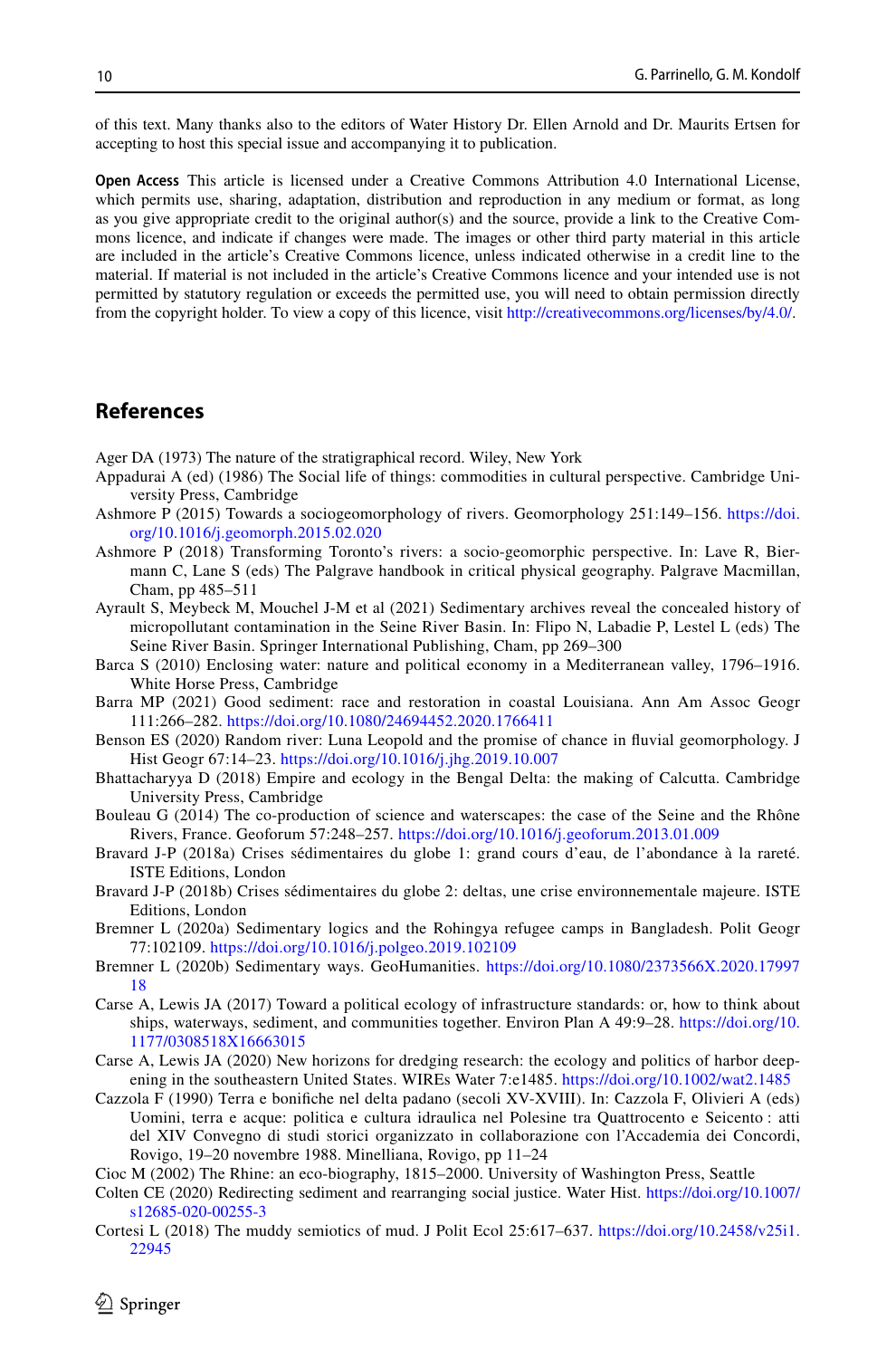<span id="page-10-3"></span>Crutzen PJ (2002) Geology of mankind. Nature 415:23–23. <https://doi.org/10.1038/415023a>

<span id="page-10-2"></span>Crutzen PJ, Stoermer EF (2000) The "Anthropocene." IGBP Newsl 41:17–18

- <span id="page-10-21"></span>de Freitas JG (2020) Making a case for an environmental history of Dunes. Anthropocenes Hum Inhuman Posthuman 1:5.<https://doi.org/10.16997/ahip.4>
- <span id="page-10-12"></span>de Micheaux FL, Mukherjee J, Kull CA (2018) When hydrosociality encounters sediments: transformed lives and livelihoods in the lower basin of the Ganges River. Environ Plan E Nat Space 1:641–663. <https://doi.org/10.1177/2514848618813768>
- <span id="page-10-20"></span>Devienne E (2020) La ruée vers le sable : Une histoire environnementale des plages de Los Angeles au XXe siècle. Editions de la Sorbonne, Paris
- <span id="page-10-24"></span>Ding X (2020) "The Yellow River Comes from Our Hands": silt, hydroelectricity, and the Sanmenxia Dam, 1929–1973. Environ Hist.<https://doi.org/10.3197/096734019X15631846928729>
- <span id="page-10-11"></span>Duperrex M (2019) Voyages en sol incertain: enquete dans les deltas du Rhone et du Mississippi. Wildproject, Paris
- <span id="page-10-23"></span>Ertsen MW (2016) Improvising planned development on the Gezira Plain, Sudan 1900–1980, 1st ed. 2016. Palgrave Macmillan, Houndsmills, Basingstoke, Hampshire, New York
- <span id="page-10-13"></span>Evenden MD (2004) Fish versus power: an environmental history of the Fraser River. Cambridge University Press, Cambridge, New York
- <span id="page-10-16"></span>Evenden M (2018) Beyond the organic machine? New approaches in river historiography. Environ Hist 23:698–720.<https://doi.org/10.1093/envhis/emy054>
- <span id="page-10-7"></span>Gilbert GK (1917) Hydraulic-mining débris in the Sierra Nevada. Department of the Interior, United States Geological Survey, Washington
- <span id="page-10-27"></span>Guerrin J, Comby E, Morera R (2021) From asset to threat: trajectory of sediment on the Rhône River. Water Hist.<https://doi.org/10.1007/s12685-021-00276-6>
- <span id="page-10-22"></span>Hohensinner S, Sonnlechner C, Schmid M, Winiwarter V (2013) Two steps back, one step forward: reconstructing the dynamic Danube riverscape under human infuence in Vienna. Water Hist 5:121–143.<https://doi.org/10.1007/s12685-013-0076-0>
- <span id="page-10-4"></span>Hooke RL (2000) On the history of humans as geomorphic agents. Geology 28:843–846. [https://doi.org/](https://doi.org/10.1130/0091-7613(2000)28%3c843:OTHOHA%3e2.0.CO;2) [10.1130/0091-7613\(2000\)28%3c843:OTHOHA%3e2.0.CO;2](https://doi.org/10.1130/0091-7613(2000)28%3c843:OTHOHA%3e2.0.CO;2)
- <span id="page-10-26"></span>Husain, F (2020) Sediment of the Tigris and Euphrates rivers: an early modern perspective. Water Hist. <https://doi.org/10.1007/s12685-020-00256-2>
- <span id="page-10-17"></span>Kelley RL (1959) Gold Vs. grain, the hydraulic mining controversy in California's Sacramento Valley: a chapter in the decline of the concept of Laissez Faire. A.H. Clark Company, Glendale
- <span id="page-10-8"></span>Kondolf GM (1994) Geomorphic and environmental efects of instream gravel mining. Landsc Urban Plan 28:225–243. [https://doi.org/10.1016/0169-2046\(94\)90010-8](https://doi.org/10.1016/0169-2046(94)90010-8)
- <span id="page-10-0"></span>Kondolf GM, Piégay H (2011) Geomorphology and society. In: Gregory K, Goudie A (eds) The SAGE handbook of geomorphology. SAGE Publications Ltd, London, pp 105–118
- <span id="page-10-1"></span>Kondolf GM, Gao Y, Annandale GW et al (2014) Sustainable sediment management in reservoirs and regulated rivers: expesriences from fve continents. Earth's Future 2:256–280. [https://doi.org/10.](https://doi.org/10.1002/2013EF000184) [1002/2013EF000184](https://doi.org/10.1002/2013EF000184)
- <span id="page-10-5"></span>Latour B (2007) Reassembling the social: an introduction to actor-network-theory. Oxford University Press, Oxford, New York
- <span id="page-10-9"></span>Lave R, Biermann C, Lane S (eds) (2018) The Palgrave handbook of critical physical geography. Palgrave Macmillan, London
- <span id="page-10-28"></span>Lawrence S, James A, Grove J et al. (2021) Society and sediment in the Mining Rivers of California and Australia. Water Hist.<https://doi.org/10.1007/s12685-020-00273-1>
- <span id="page-10-14"></span>MacFarlane D (2014) Negotiating a river: Canada, the US, and the creation of the St. Lawrence Seaway. University of British Colombia Press, Vancouver
- <span id="page-10-10"></span>McNamara DE, Werner BT (2008) Coupled barrier island–resort model: 1. Emergent instabilities induced by strong human-landscape interactions. J Geophys Res Earth Surf 113:1–10. [https://doi.](https://doi.org/10.1029/2007JF000840) [org/10.1029/2007JF000840](https://doi.org/10.1029/2007JF000840)
- <span id="page-10-18"></span>McNeill J (1992) The mountains of the Mediterranean world: an environmental history. Cambridge University Press, Cambridge, New York
- <span id="page-10-19"></span>McNeill J, Winiwarter V (eds) (2010) Soils and societies: perspectives from environmental history. White Horse Press, Cambridge
- <span id="page-10-6"></span>Meade RH (1982) Sources, sinks, and storage of river sediment in the Atlantic drainage of the United States. J Geol 90:235–252.<https://doi.org/10.1086/628677>
- <span id="page-10-15"></span>Molle F (2009) River-basin planning and management: the social life of a concept. Geoforum 40:484– 494.<https://doi.org/10.1016/j.geoforum.2009.03.004>
- <span id="page-10-25"></span>Muscolino MS (2020) The contradictions of conservation: fghting erosion in Mao-Era China, 1953–66. Environ Hist Durh N C 25:237–262. <https://doi.org/10.1093/envhis/emz116>